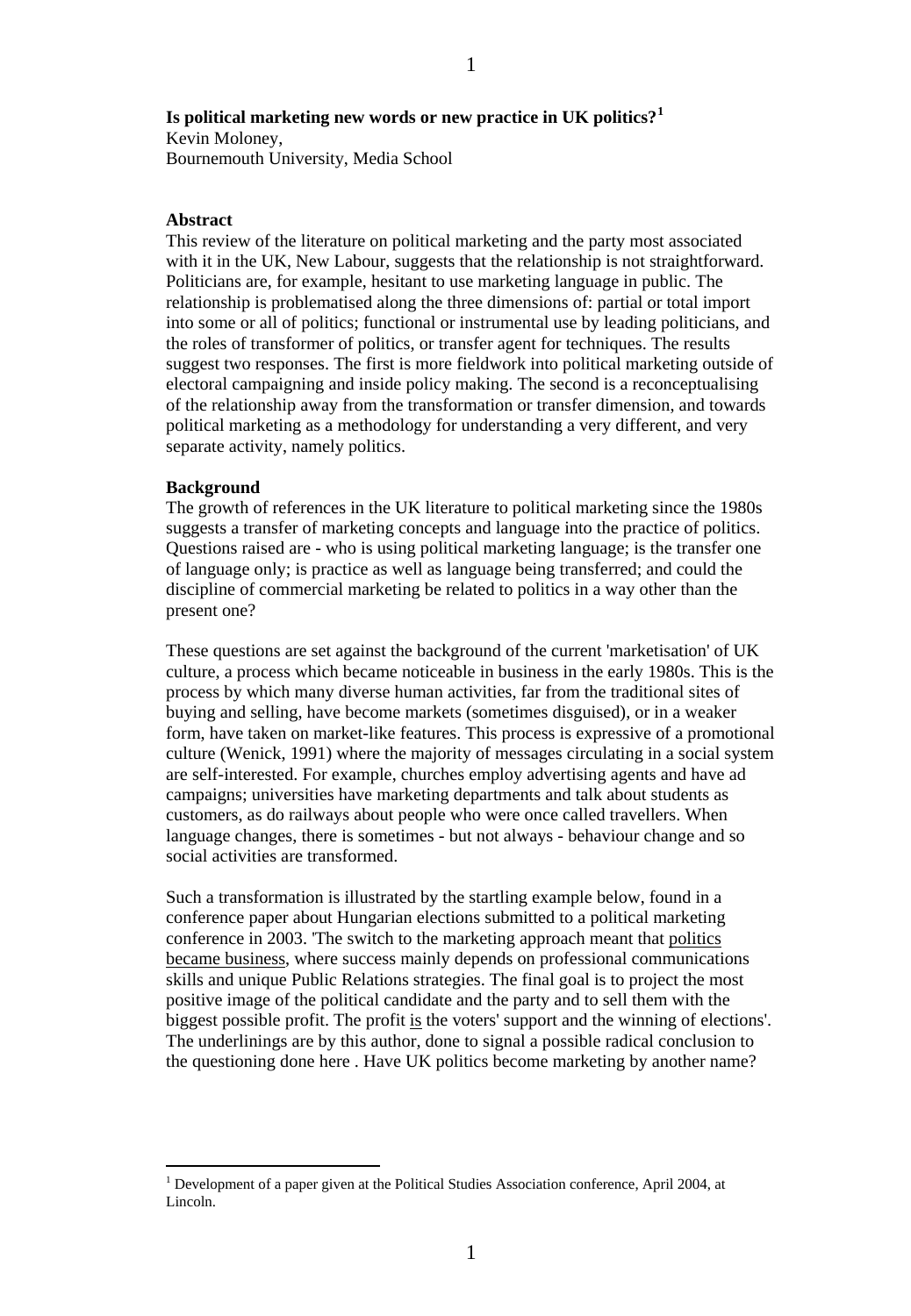### **Who is using political marketing language?**

The public often talk about politicians 'selling' policies and events and it may be that voters see an identity between politicians and salesmen and are most at ease with it. Among academics and party professionals, there is differential use, with academics more frequent users of the language than professsionals.<sup>[2](#page-1-0)</sup> There is some anecdotal evidence about this hesitancy over public usage by the latter<sup>[3](#page-1-1)</sup>, and Lilleker (2003) offers an explanation about the UK Labour Party. He notes that commercial marketing was the background of many 'who advise the party on campaigning, but it appears that such tactics [targetting groups of voters] lead to severe disaffection within the context of political campaigns'. He reports that MPs avoid the phrase because of its manipulative connotations, and because of suspicion of association with a Downsian view of democracy. But he notes that MPs say they must listen to voters (just as a CEO would listen to customers) and that they use polls. Bartle (cited in O'Shaughnessey, 2002, p. 46) gives an intra-party reason for not using the phrase. He writes that Labour Party members are suspicious of marketing: because of the type of person who practises it; because it promotes capitalism; because if marketing discovers what voters want, the policy-making role of trade unionists and party members would be reduced. Kavanagh (1995, p. 78) makes a similar point about suspicion towards communications professionals by Labour traditionalists who would respond in the style of: 'Labour was the party of the working class, which constituted by far the majority of the electorate: it had to "get out the vote", which it would do by good organisation and by enthusing the party workers with policy leaflets and documents'. This grassroots level of contact has long been supplemented by a national apparatus for monitoring opinion, the intellectual climate, and inserting Labour policies into the media. There was a research department (founded in 1921), a news management operation (at least since 1945; see Williams [1946]) and associated think tanks for policy development (e.g.The Fabian Society, founded 1892). (The Conservative research department appeared in 1929.)

From the early 1980s marketing ideas presented to the party by the modernisers as a way out of failure and into winning elections. They were seen as a relevant import from business, at a time when the Thatcher administrations were favouring capitalist interests and developing a cult of markets and of business. Lilleker (2004, p. 23) puts it this way: 'Perhaps it is natural that marketing is seen to offer so much potential within the post-modern era of capitalist triumphalism'. It is arguable, therefore, that marketing had several types of attraction for the party as a whole. Psychologically, it was a connection with the dominant and successful culture of business. Methodologically, it was a possible method for finding winning policies, and in terms of control and command strategy, marketing was an activity not controlled by Old Labour. It could be that the power instincts of the New Labour modernisers were an important driver for importing political marketing. Surveying the party's use of

 $\overline{a}$ 

<span id="page-1-0"></span><sup>&</sup>lt;sup>2</sup> The Emerald Management Reviews database showed 320 matchings of 'politics' and 'marketing' (08. 7. 03). The ABI/Inform database indicated 50; BIBS 24 on the same date. On the PSA database – 84 matchings.

<span id="page-1-1"></span><sup>&</sup>lt;sup>3</sup> Steven Lawther of the Scottish Labour Party gave a talk at the Political Marketing Conference, September 18-20, 2002, Aberdeen. He told the author after the meeting that politicians of his party did not use marketing terms in meetings. Another political worker, Thomas N. Edmonds for the American Republican Party, reported privately, after his talk on Bush unilateralism at the 2003 Political Marketing Conference, that he did not hear marketing language used in private by politicians and workers in the US. He had not heard the term 'brand' used by politicians; that the phrase 'political marketing' was relatively unknown, and that 'political management' was favoured instead, Mr Edmonds is a noted Republican political consultant associated with the Bush presidencies and he spoke to the author after his presentation at Portcullis House, London, September 19, 2003. He works for Edmonds Hackney & Associates.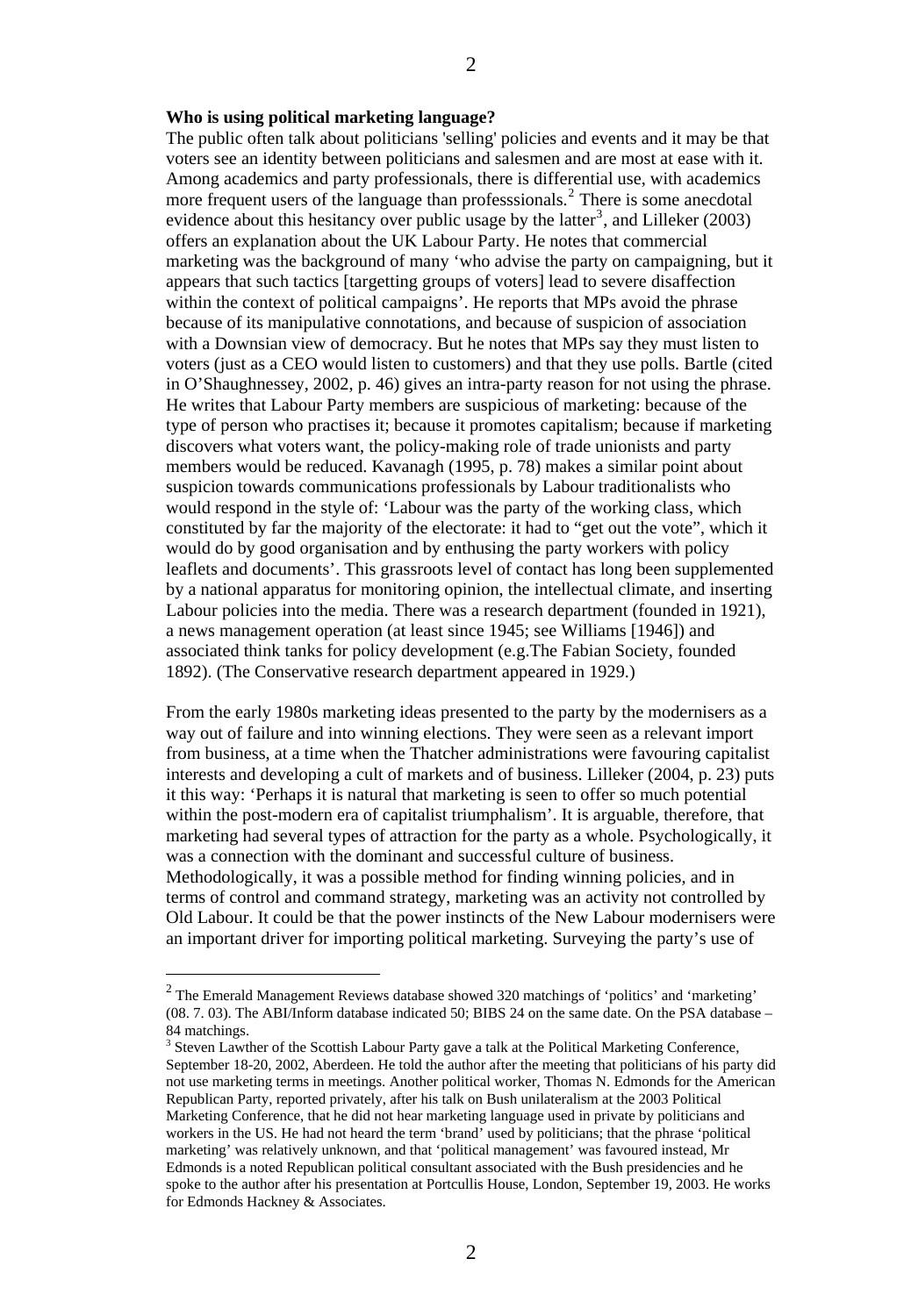focus groups and release of findings, Wring (2003. p. 3) judges that 'Far from being peripheral presentational exercises, the adoption of a marketing driven approach became integral to the leadership's reassertion of control'. Indeed his review can be read as an account of tactics by Labour 'modernisers' against 'traditionalists' from the late 1980s until and beyond the 1997 Labour victory. This is marketing as a resource for party infighting. Indeed, Wring (2001) notes that more powerful party leaderships may be the most significant outcome of more professional political communications.

Finally a historical note on language use. One phrase much used in political marketing today was not used some thirty years ago; before the 1960s, a focus group was a 'discussion group' and it had the same function. The Times reported, for example, the following in 1948 about preparing for a general election: 'Labour Party headquarters asked local parties to make use of discussion groups in considering [industrial democracy] and to send comments to the party's research department'. Political parties had to wait until the late 1960s and early 1970s before they could import the term for it was only then that 'focus group' was used by business (Greenbaum 1998, p. 167). $^{4}$  $^{4}$  $^{4}$ 

# **Is the transfer only of language and not of practice?**

Election campaigns, policy development, and policy delivery can be conceputalised as the three building blocks of modern democratic politics. They are not new activities; they have been done before the 1980s and pre-political marketing concepts and language have been used to describe them. These earlier descriptors (in the UK) for electoral work include party propaganda; political publicity; political public relations; electioneering; campaigning, and winning elections ('getting the vote out'). For policy development and delivery, earlier terms include public debate; public consultation; consulting experts; following public opinion; moulding public opinion; keeping manifesto promises, and 'doing the right thing by the country'.

O'Shaughnessy notes in The Idea of Political Marketing (2002. p. 213) this replacement of older terms by the phrase 'political marketing'. He says that the phrase political marketing '. . . has become a useful hold-all, a glad-bag of disparate entities that at an earlier phase in history would have been called "populism" or propaganda"'. If used in a 'strictly business context', the phrase would be called corporate communications or public relations, he adds. In the same text, the unnamed authors of the introduction note that political marketing is criticised by some political scientists as 'an ascription of new labels to old truths' (p. xv). Kavanagh (1995) makes a point which can be interpreted this way. His book's subtitle is 'The New Marketing of Politics' and he lists (p. 9) the activities making up 'a new professionalization of campaign communications' as 'advertising, public relations, opinion polling, and marketing strategies'. The first three have been widely used by parties since the 1960s, and it is not spelt out what 'marketing strategies' means.

# **Is the transfer one of practice as well as language?**

 $\overline{a}$ 

Does it matter that descriptors of underlying political processes in a democracy change over time? Looked at from the operational viewpoint of doing politics, perhaps the answer is 'not much' if users and observers agree the meaning of the new descriptors. They can then dispute whether established practice is accurately covered by these descriptors. But the usage of the phrase 'political marketing' would

<span id="page-2-0"></span> $4$  And not until the 1980s was it used by the social sciences (Miller & Brewer 2993, p. 120).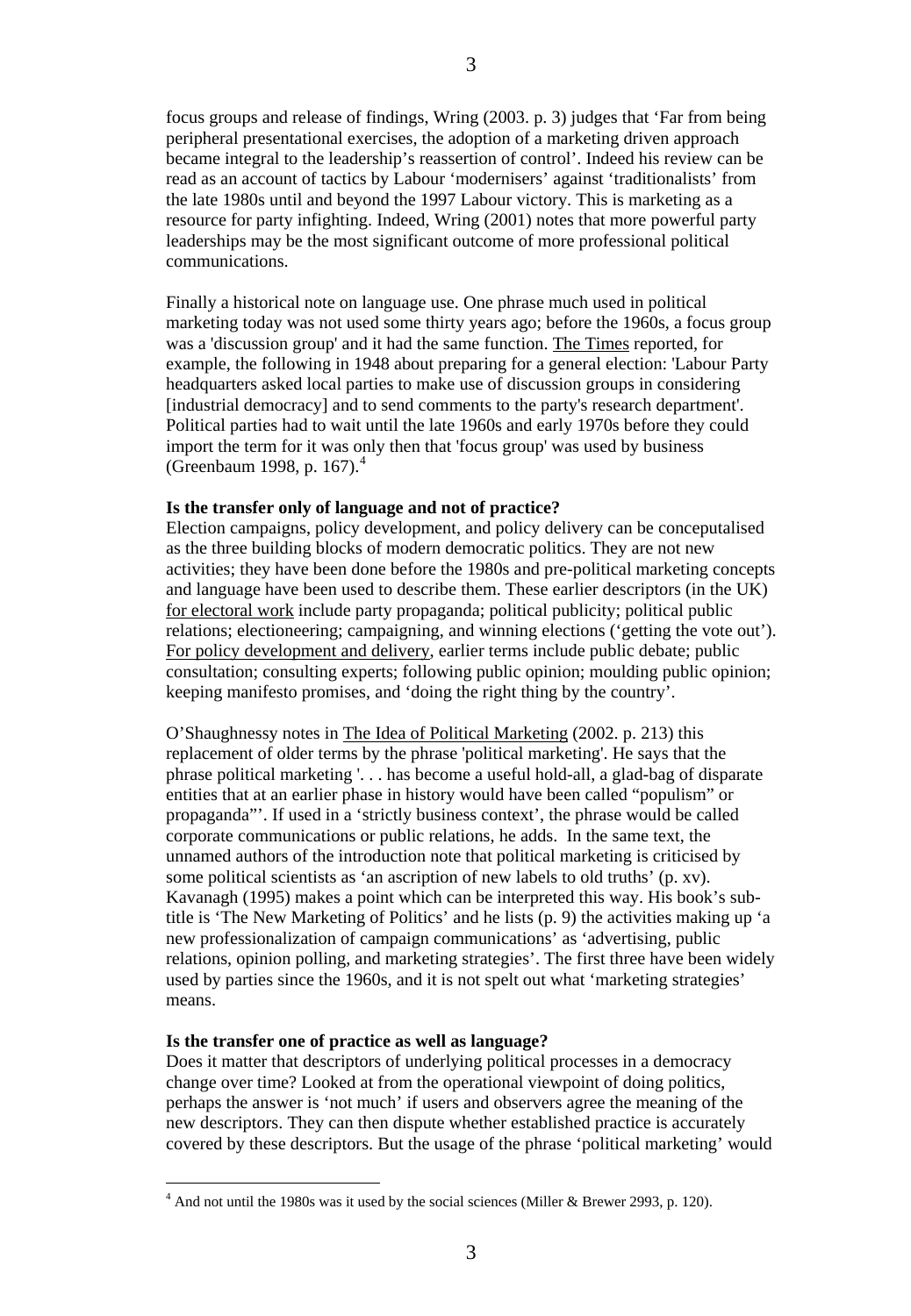matter much more if it described new, previously unknown activity for election campaigns, and for policy development and delivery. If this was happening, political practice would be transformed because new modes of thinking and practice were being imported from another field.

Both enthusiasts and sceptics of political marketing face a common obstacle at this point and it is the difficulty of distinguishing between previously unknown activity imported into politics from outside, and existing activity reformed from within after observing outsiders. Take what is today called 'targetting voters' and 'voter ID profiling' by the Labour Party. In the 1960s and 1970s, when telephones were not in wide ownership and telephone canvassing was unheard of, local parties did door-todoor 'canvassing' in working class areas and 'floating' voter areas, and kept the results for election day when Labour voters' addresses were transferred to 'Reading pads', and given to activists for 'knocking up', i.e. 'getting the vote out'. The canvassing was often done on Sunday mornings by small teams of activists. There was no telephone canvassing then and if that technological dimension is stripped out, how is that past practice different in purpose from modern practice as a method of identifying support?<sup>[5](#page-3-0)</sup>

Another then-and-now comparison is in the area of national polling. A Mori internet note (2000) recounts that political polling started in the UK in 1937, and that in 1938 Gallup was testing the '... public's satisfaction with the Prime Minister ...' (p. 1) and in 1939, '. . . the first national voting intention question was introduced . . .' (ibid). Is modern polling of the public technically different from yesterday's 'political polling' Indeed, could it be that polling for politics influenced polling for marketing? What, also, is the difference between yesterday's 'floating' voter and today's 'swing' voter?

A distinctive, new political activity without a history of disputed parentage would be the use of commercial marketing techniques in policy development. Here are three references which argue it but do not demonstrate it. Wring writes in O'Shaughnessey (p.175) about the political 'product' having three components – party image; leader image and manifesto (i.e policy commitments) but most of his chapter is about the first two components. His chapter is entitled 'A Framework for Election-Campaign Analysis' and he sees the political marketing process as one based on (and adopted from Niffenegger [1990]) the marketing mix of the 4Ps which a party presents to its 'market' of supporters, floating voters and opponents. The index does not credit Wring's use of 'policy': instead it refers to nine references about 'policy-making' by Bartle in his chapter. The most interesting one is on p. 55. It refers to the setting up of policy review groups after the 1987 Labour defeat. This move meant that 'At last, slowly . . . policy-making and marketing were becoming integrated, as effective policy-making power passed back from the Annual Conference to the leader'. This is an interesting statement because it is a reminder that most texts (read by this author) on political marketing locate the subject as a party headquarters activity, done by professionals who are controlled by party leaderships. Have regional parties marketing competence? If not, how do local authorities make policy? It is also interesting because Bartle does not elaborate on how or which policies were 'integrated' with political marketing. The third reference is to Lees-Marshment and Lilleker (2001, p. 211) who have also identified a point of integration between policy-making by marketing and policy-making by party debate. It is to use

l

<span id="page-3-0"></span><sup>&</sup>lt;sup>5</sup> Sources of this description are the author's activism in Labour Party politics in the 1960s and 1970s, and second his observation of local and regional party campaigning.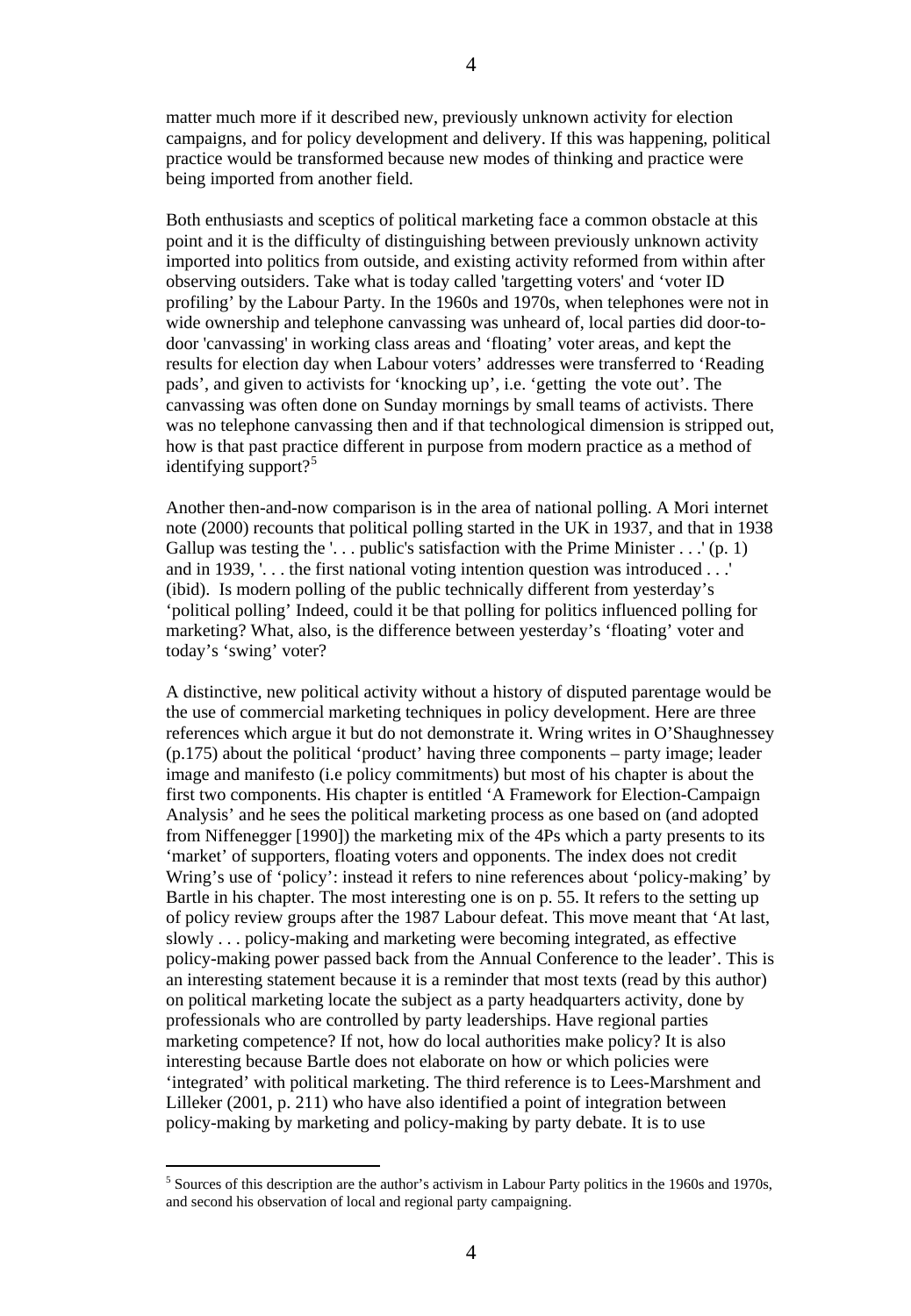marketing presentational skills to persuade party members about market-researched policy.

How does the sceptic interpret these references to a marketing link with policy? Wring has not sustained his argument<sup>[6](#page-4-0)</sup>. Bartle's statement suggests the existence of marketing-for-policy-development at national level but it is not supported with evidence. Lees-Marshment and Lilleker need to give examples of 'product adjustment' to policies, because what they suggest is called 'tweaking' in premarketing language.

# **The Lees-Marshment model and policy-by-marketing**

Lees-Marshment is foremost in the development of a literal theory of political marketing and offers it in Political marketing the British political parties  $(2001)^7$  $(2001)^7$ . What role has she assigned to policy making? Policies are an element in one of the four components of 'product' (p. 27). The organisational site of her theory is the party and she lists three types - the product-, sales-, and marketing-orientated party. In chapters 3-5, she analyses exemplars of these models in modern British politics. About the Thatcherite Conservative Party (ch. 2 'Thatcher the marketing pioneer') she says, significantly for this argument, that 'While Margaret Thatcher was leader, little attention was paid to new policy design' (p. 90). About Labour, she argues that in 1979 the party made policy proposals which did not reflect voters' opinions (p. 97). The Conservatives made a similar mistake in 1997 (p.108). Labour in the 1983 election was a product orientated party (pp. 120-4) and many of the 'party's policies were disliked by voters' (p. 124). In 1987, Labour changed many policies but did not 'remove all the unpopular policies' (p. 138). She notes that Labour used market intelligence to review policy after the 1987 defeat (p.149) but again there is a lack of evidence about which policies were reviewed and how marketing changed them. However it was done, most 'unpopular policies' had gone by 1992 (p. 155).

This detailing of how the two larger parties have changed or not changed policies before elections shows that Lees-Marshment has asserted but not defined a role for policy in her marketing model. Examples of marketing-developed policy are not prominent, even though she states (p.2) that 'Political marketing can be applied comprehensively to all aspects of political behaviour'. Moreover, her field data is mostly about parties and not government<sup>[8](#page-4-2)</sup>.

She explicitly confirms that political marketing has tight operational boundaries for she lists what a 'party' can do with marketing outside of 'how it sells itself'. She notes that academics since the 1990s put their 'majority focus on campaigns and communication', but that political marketing needs 'to be pushed beyond the confines of political communication'. She may have had in mind the title of Wring's chapter 'The Marketing Colonisation of Political Campaigning' (pp. 41-54) in the Handbook of Political Marketing (Newman, 1999). If she also scanned the book's contents pages, she would find that 'campaign', 'campaigning', 'candidate; 'poll', 'election' 'media' all make multiple appearances. The text is principally about describing and inventing tactics to win elections.

More confirmation of narrow boundaries comes in her own (2001) text when she goes on to list (p. 229) fields for expansion - local government, Parliament, the civil

 $\overline{a}$ 

<span id="page-4-0"></span><sup>&</sup>lt;sup>6</sup> Wring rebuts this conclusion by noting his reference to the Party's policy review. See his 2005 book on the history of that mechanism.

<span id="page-4-1"></span> $<sup>7</sup>$  Lees-Marshment read a draft of this paper and contests some of the points made.</sup>

<span id="page-4-2"></span><sup>&</sup>lt;sup>8</sup> Her 2003 work does not add more evidence for marketing-as-policy-making.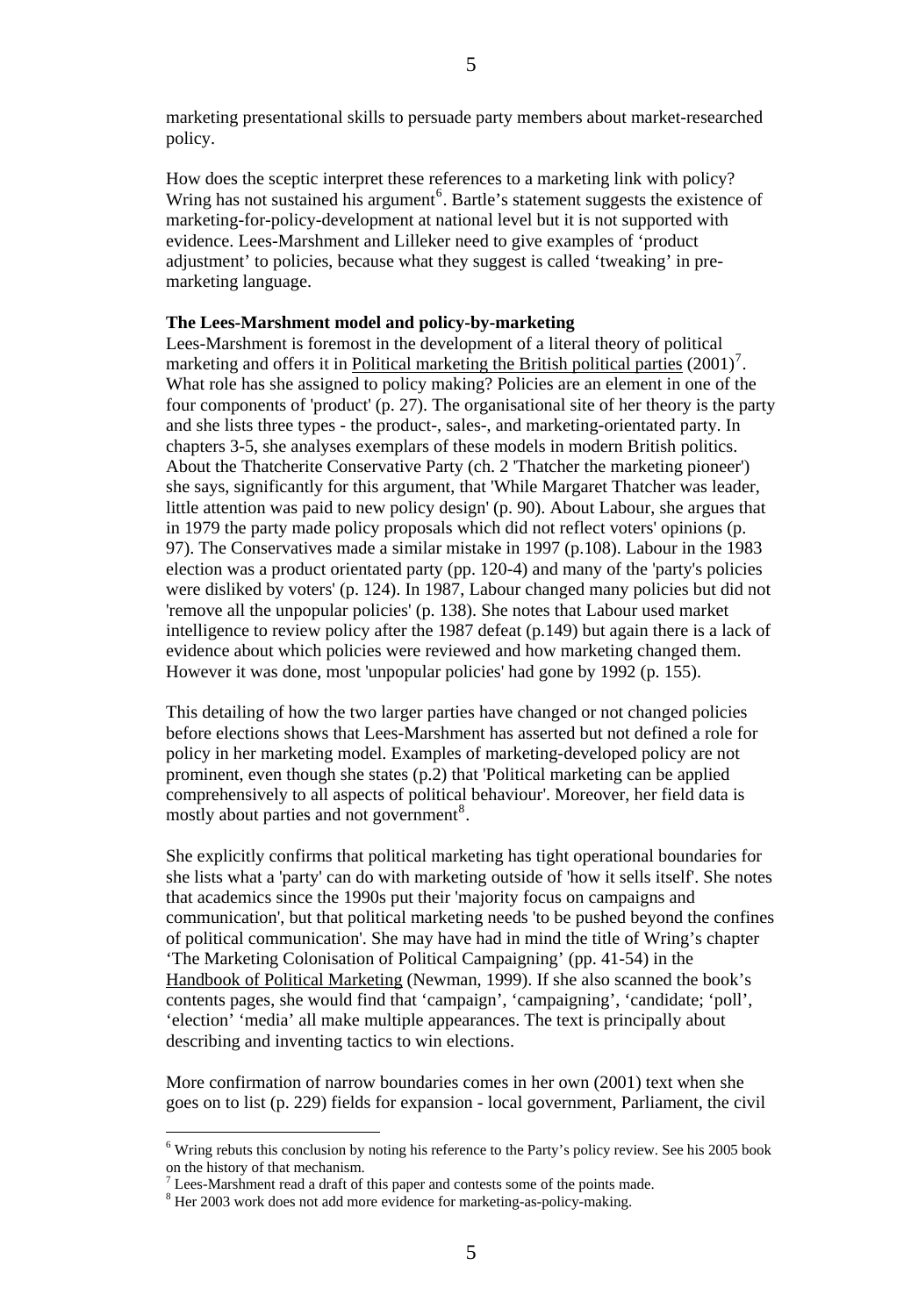service, public policy, the public services and 'even the media'. She adds that wherever political marketing is located or expands to, it will be differential over time for 'Marketing, like elections, are cyclical' (p. 217). She takes up the theme of boundary breaking again (2003) with the assertion "The ramifications of this phenomenon [political marketing] may indeed be phenomenal: marketing could transform, or may already have transformed, the nature of politics as we know it.' (p. 3)

It could be argued that Lees-Marshment's assertion of policy-by-marketing is a reductionist approach to policy change by parties/governments. There is little room in her thesis for competing explanations. For example, it could be that the shock of defeat brings policy changes to parties. Labour and Conservative party members did not need the quantification of 'market intelligence' about policy in 1983, 1987, 1992, 1997 for there to be change: the balance of votes between the parties was as strong a signal for change as any market intelligence. Historically parties have changed policy before and after elections, in and out of power for mixed reasons of conviction, opportunism and *raison d'etat*, e.g. the Conservatives on free trade in the 1840s and early 1900s; empire in the 1870s; war with the Nazis in 1940, and Suez in 1956; Labour on public expenditure levels in 1929; pacificism in the late1930s; trade union reform in the 1960s; European integration in the 1970s, and privatisation in the 1990s. These changes occurred before the rise of commercial marketing in the UK in the 1980s. Marketing is the consequence of a historically located type of capitalist, political economy, first associated with neo-liberal, Anglo-American governments from the late 1970s. How is policy change explained before the rise of marketing if its ideas and practices were not available to these earlier parties and governments? Has another methodology for policy change been lost? What was it?

There are other influences in politics to account for that change. Ideological shifts, experience in government, party in-fighting, electoral opportunism are competing explanations, and a fuller account of political marketing needs to relate to them, before it eliminates them. It could be that the distinction between language use and underlying practice needs to be brought back in here. Modern parties may choose to say, with less than full regard to the truth, that 'political marketing' changed policy on the grounds that such a public explanation causes less internal division and less embarrassment than others. Kavanagh (1995, p. 149) makes a similar point; 'It is possible to exaggerate the electoral impact of the package of polls, broadcasts, speeches, and advertisements, compared to political factors, events or economic conditions'. Bartle (2002, p. 173-5) also points to the primacy of politics when he analyses the improved performance of the Liberal Democrats in the 2001 general election: 'If the evidence of the polls is taken at face value, then it appears that the only party able to claim that it "won" the campaign was the Liberal Democrats, the party that had the least to spend on complex market research and communications'.

Finally, it is arguable that the insistence of political marketeers that politicians should do as businesses do when developing new products and service is based on a naïve understanding of what happens in markets. The naivety is that the business person is passive about what to offer, and that she is principally reactive to market wants. Posner has described the situation otherwise. He (2003, p. 194) argues that both the political 'seller' and the commercial seller are making offers initiated by themselves to a largely reactive audience of voter/consumers. 'Critics of American democracy deride politicians as panderers to the uninformed preferences of the average citizen. . . There are sellers and sellers. The most interesting are those who seek to create (in order, of course, to then be able to satisfy - at a price) new desires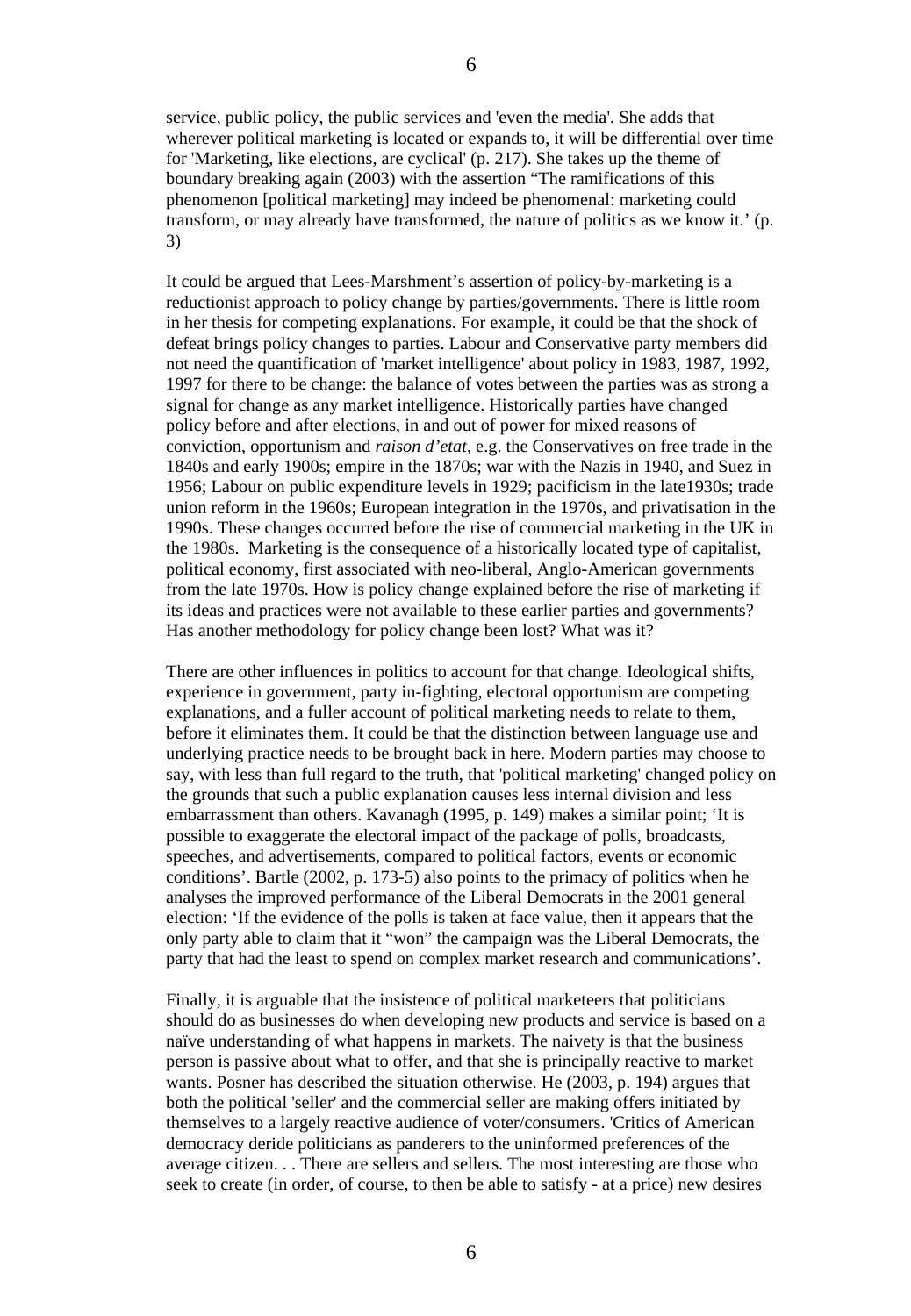in consumers. The consuming public did not know that it wanted automobiles . . . The voting public did not know that it wanted social security . . ..<sup>[9](#page-6-0)</sup> Henneberg<sup>[10](#page-6-1)</sup> (2003, p. 9), in his defence of political marketing, also notes the active stance of the politician. He writes that the '. . . the dialectical interplay of market-driven and market-driving behaviour characterises successful (political) marketing management in term of building long-term relationships. An element of 'leading' complements an emphasis on following and satisfying customer needs and wants'. A witness of Blair's policy making behaviour over the second Iraq war wants a similar point. Alan Milburn, the re-instated Cabinet minister charged in September 2004 with coordinating Labour's general election manifesto, writes about the run-up to the war that 'The man I know is driven not by focus groups but by moral focus. If anything, his value-led sense of purpose, so clear on the international stage, needs to become more apparent on the domestic agenda'.<sup>[11](#page-6-2)</sup>

The UK political class, in so far that it copies the behaviour of sellers, is not passive before the voter. There is policy input from civil servants, interest and cause groups, academics, party researchers. Those policies may, or may not, have been subject to previous private consultation (or testing as the marketeers would put it) with party members or with the public via polling and focus groups; but even so, the offerings are invariably 'seller' initiated and presented as 'what's right for the country'. Moreover, policy may or may not have been endorsed by an election victory. This is a much more complicated process than commerical marketing and its complexity is well illustrated by government policy-making on top-up fees for universities (November-January 2003-4). Few business people would recognise that byzantine process as marketing.

### **Other views on practice transfer**

l

Other apologists for political marketing, besides Lees-Marshment, note current boundaries of political marketing thinking and practice but are more cautious about expansion beyond them. Butler and Collins (1999, pp. 70-71) cited Ware's warning (1996) that making politics and marketing analogous is of limited usefulness for 'ultimately, politics is about state power and moral choices'. They further add: 'It seems safe to say that the effect of marketing strategies on voting is usually marginal' (ibid). Their conceptual framework (p. 57) demonstrates their own note of caution about the limits of analogy. For example, their descriptor 'political product' in table 4. 1 of 'The Structural and Process Characteristics of Political Marketing' has three features: a multi-component entity with person, party and ideology elements; a loyalty feature, and thirdly mutability. The explanatory power of this characterisation has its utility in the field of electoral campaigns, but it is hard to know whether their 'political product' includes policy, or to see how it could help with more arcane policy dimensions such as administrative structures and equity issues.

<span id="page-6-0"></span><sup>&</sup>lt;sup>9</sup> Also see pp. 188-203 for an economic interpretation of representative, pluralist models of democracy.

<span id="page-6-1"></span> $10$  Henneberg has done the critic, sceptic and endorser of political marketing the service of elegently codifying the negative literature about it into 11 categories, four of which this paper would appear to fall under. They are that political marketing has made politics more populist; has a different mindset to politics; focuses on communications and campaigns, and is not part of the marketing domain.

<span id="page-6-2"></span> $11$  Milburn was reviewing two books about UK policy making and the second Iraq war. He is usually indentified as a Blairite in Labour Party terms.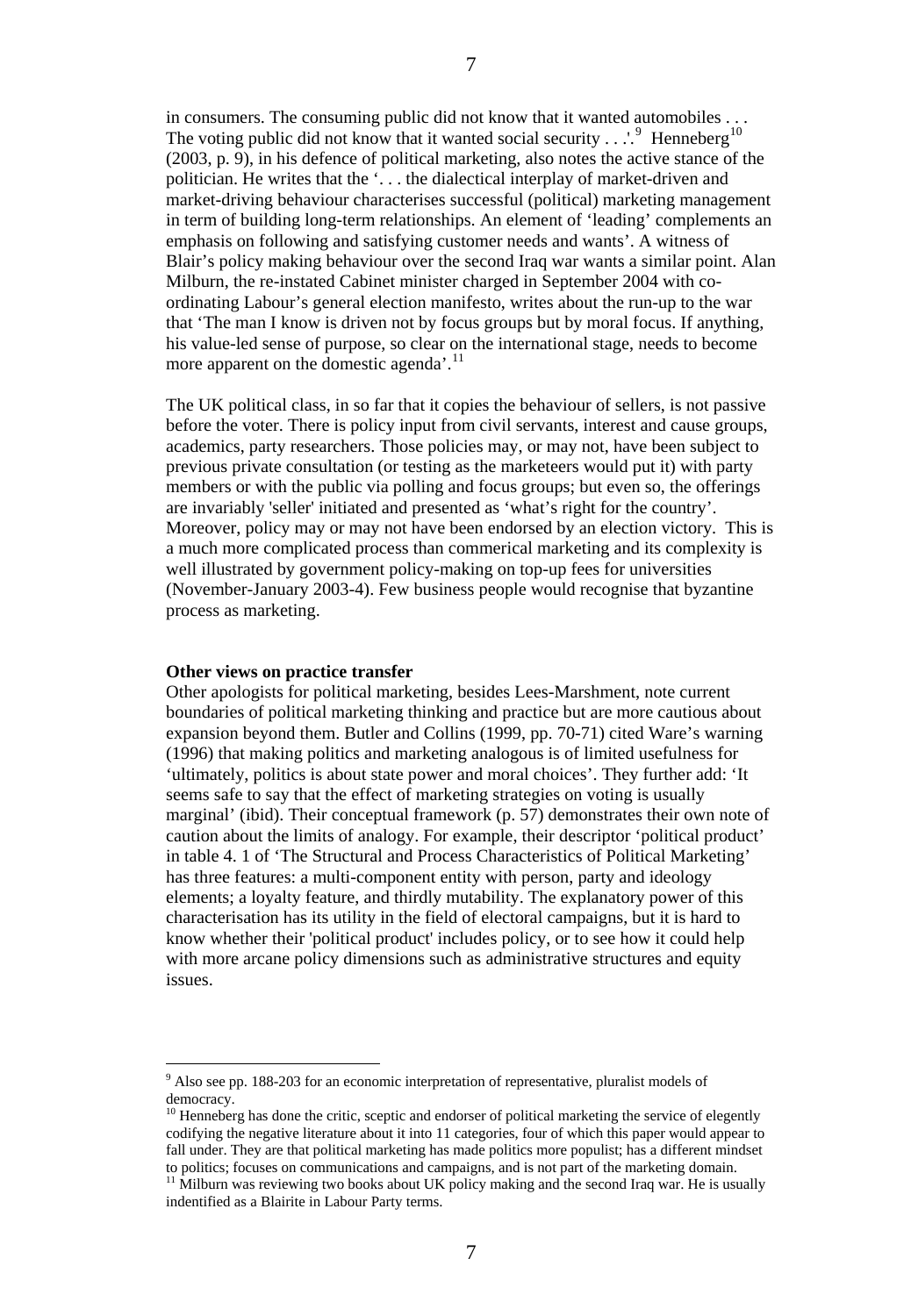There is, however, another way of looking at Bulter and Collins's model and it is one which touches on the transformation and transfer question raised earlier: does political marketing theory posit that politics is marketing (now or shortly); or that it is like marketing? For example, they write 'Here, we are attempting to capture the peculiar process aspects of politics that would be of concern to marketing observers and practitioners in "going to market"'(ibid). This phrasing suggests an outsider – the marketeer - watching a discipline different to their own but noting similarities.

The same authors, Collins and Butler, maintain the tendency towards concentration on elections in their contribution (ch. 1, pp. 1-2) to the O'Shaughnessy (2002) edition. They say that an analysis of the 'political/marketing competitive arena' can provide strategic insight. They draw on the business strategy literature about firms' relationships to their markets (leader, challenger, follower, and nicher): this will offer a 'competitive positioning map' which will enable the development of a strategy and will enable marketing frameworks to be applied effectively to political campaign management. Their model, however, does not '. . . highlight the usual political-science questions of accountability, responsibility and electoral legitimacy . . .'.

The anonymous authors of the introduction (p. xviii) to the O'Shaughnessey edition also note narrow boundaries: 'Political marketing works because of the apoliticality of most voters, who are cognitive misers and who are thereby inadvertent consumers of political information'. Bartle in his chapter entitled 'The Marketing of Labour' concludes (p. 63) even more modestly on behalf of political marketing. It is an open question whether 'the New Labour' phenomenon or the ERM crisis contributed most to Labour's 1997 landslide victory. Finally let us note Newman (1999) and Marland (2003). The former is editor of the Handbook of Political Marketing and he offers a bounded definition. The second sentence of his preface is: 'Political marketing is the application of marketing principles and procedures in political campaigns by various individuals and organisations' (p. xiii). (The index of the handbook carries 14 references to 'policy', and five to 'policy making'.) Marland (2003, p. 103) writes that '. . . the application of marketing to politics may require the rethinking of ingrained electoral jargon and concepts'. Note the word 'electoral'. Seyd (2002, pp. 97-102) has recounted the new policy making arrangments in the Labour Party since 1994, and he does not discuss any role for marketing.

### **More words than practice**

The analysis presented here suggests that there is a transfer of a small number of terms (e.g. 'positioning', 'product', 'targetting', 'service delivery') but of very few practices (e.g. stunts?) from commerical marketing into politics. The latter are concerned with maximising votes. Any practice transfer (or even language-only transfer) allows politicians to claim relevance and connectedness to a modern, market-orientated society but it is not common that they make such claims in public. It is academics who use the terminology more. The limited literature reviewed for this article suggests that researchers divide between those who see marketing-for-allpolitics, and those who see marketing-for-campaigning. Lees-Marshment is in the academic vanguard calling for the fullest expansion of political marketing in order '. . . to lead the study of politics and demonstate the wider applicability of marketing'. (2003, p. 29).

Overall, this transfer (whether of practice or language) is the latest appropriation by political parties of resources from another domain (this time business; previously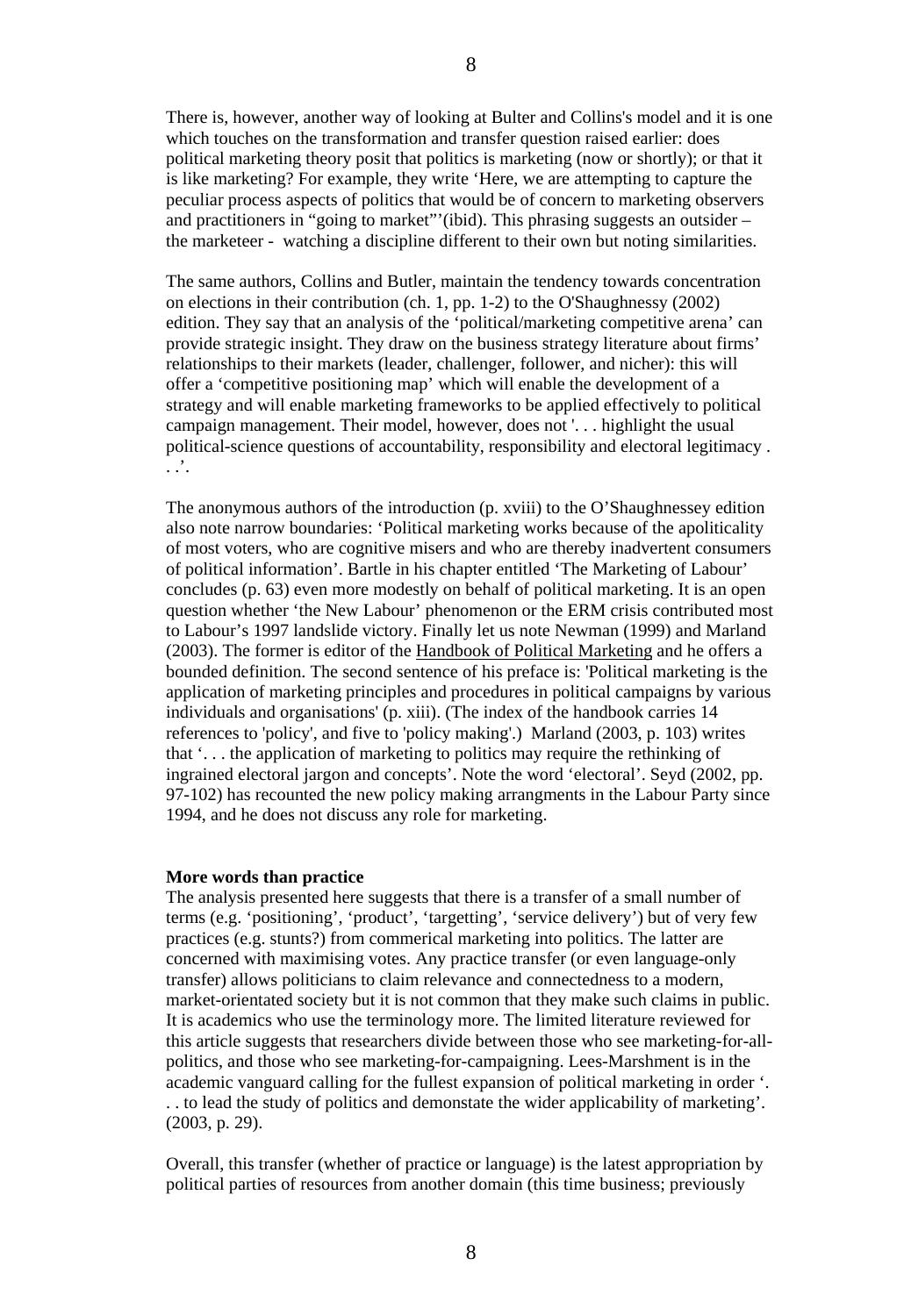religion, nationalism) to win votes. Fieldwork will alone reveal whether words or practice comprise most of the transfer; whether marketing has much role outside a contribution to campaigning, and whether 'transfer' leads to the transformation of politics into a new category of marketing. Whatever the data on these matters, there is no doubting the ubiquity of marketing culture in contemporary British politics.

### **Marketing methodology as a lens for through which to study politics?**

Finally, there is another view about this transfer which is a conceptual competitor to the ones described here. It builds on Collins and Bulter's, and Ware's point above about the limits of describing politics and marketing as analogous, and it challenges the literal view of 'politics is marketing'. It is the view that when academics use the phrase 'political marketing' we should instead mean a methodological transfer: namely that if we take marketing ways of viewing behaviour, and import them into the foreign domain of politics to describe, analyse and predict, we will have a new way of thinking about politics. Such a view of the transfer is independent of, and agnostic about, whether politicians think, speak, practise marketing. Such a view assumes politics exists outside of marketing in its essence and in most of its practices, but that the marketing mindset and its method(s) illuminate politics from another ontology in a way which resonates strongly with the dominant, marketising, contemporary culture.

This paper has briefly looked at the transfer as language and practice, and even more briefly as history. It has seen political marketing as an intervention and as a change agent in politics. To look at it as a methodology transfer is to leave those roles and see the phrase as a descriptor for developing another perspective on politics. Such an approach would have some parallel with that of Anthony Downs. He notes in his introduction to The Economic Base of Democracy (1957) that little contemporaneous '. . . progress has been made toward a generalised yet realistic behavior rule for a rational government similar to the rules traditionally used for rational consumers and producers' (p. 3). Note his use of 'similar'. He says that his thesis '... is an attempt to provide such a behaviour rule for government<sup> $12$ </sup>.

Downs's thesis is rational choice theory applied to democracy theory. He writes (p. 14) 'Thus our model could be described as a study of political rationality from an economic point of view' and that 'By comparing the picture of rational behaviour which emerges from this [Downs's] study with what is known about actual political behavior, interesting conclusions can be drawn about democratic policy'. Note above the phrase 'study of political rationality'. He is not saying that politics is economics but looking for 'interesting conclusions' through the application of a behavioural rule. His rule was a methodology used in economics - the rationality concept. His book does not, of course, reference 'marketing' and if he had been aware of it as the applied economics of supply and demand, it is as unlikely that he would have written of 'political marketing' as it is that he would have written of (but did not) 'economic politics'.

Should our study of political marketing stop seeking evidence for politics-marketing identity, politics-marketing similarities or marketing-transformation of politics, and seek instead a 'realistic behavioural rule which facilitates 'interesting conclusions' about contemporary democratic politics?

 $\overline{a}$ 

<span id="page-8-0"></span> $12$  He argues for applying the rationality of economics to politics, where 'rationality' means efficiency in terms of maximising output from a given input (p. 5), and where it refers to '. . . processes of action, not to their ends or even to their success at reaching desired ends' (p. 6). He summarised his theory (p. 300) as parties acting to maximise votes on the assumption that citizens behave rationally in politics.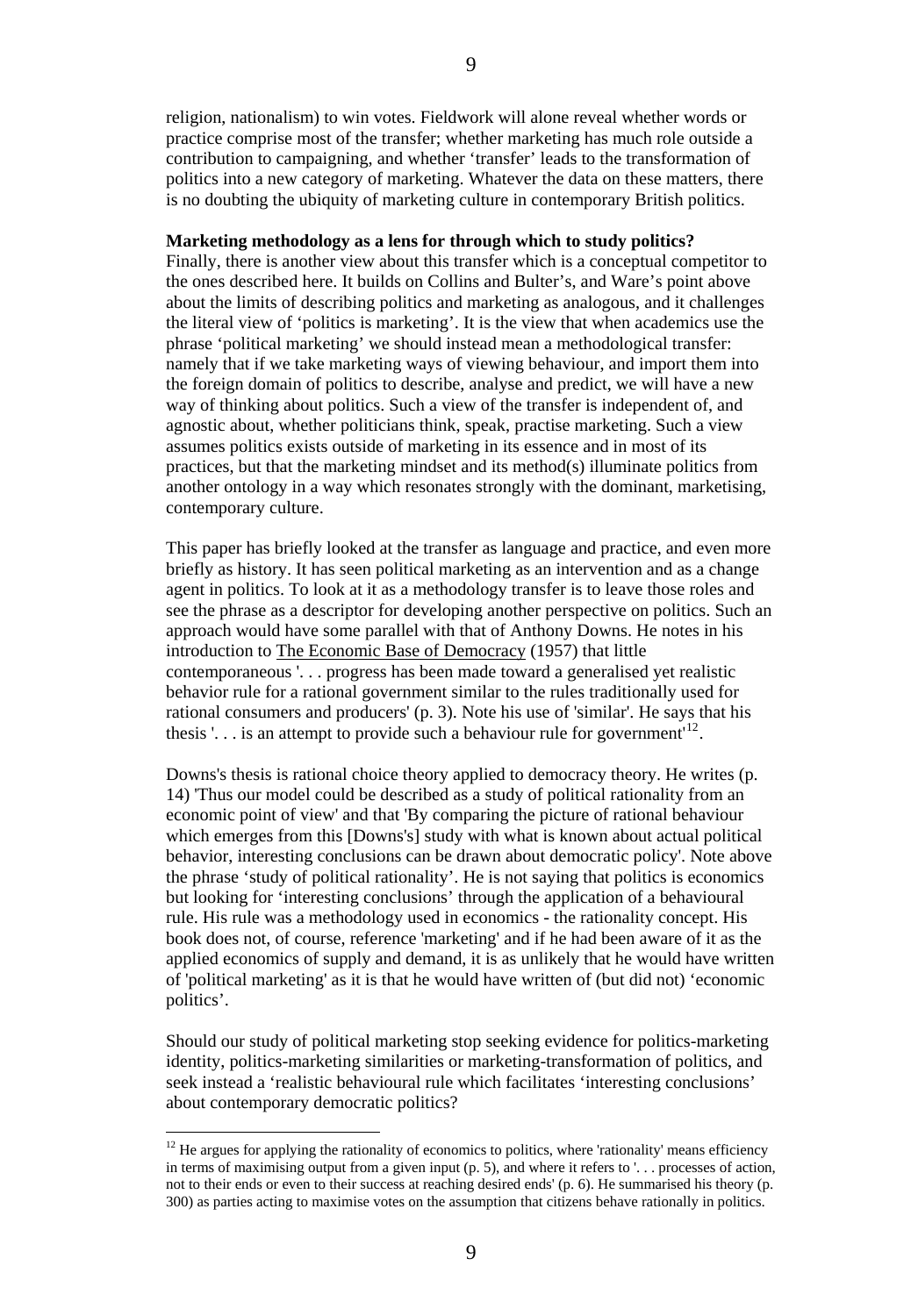### **References**

Bartle. J. (2002) 'Why Labour won – again' in King, A. (ed.) Britain at the Polls, London: Chatham House.

Bulter, P. & Collins, N. (1999) 'A Conceptual Framework for Political Marketing' in Newman, B. (ed) Handbook of Political Marketing, London: Sage. pp 55-72.

Downs, A. (1957) The Economic Base of Democracy, New York: Harper & Row.

Greenbaum, T. (1998,  $2^{nd}$  ed.) The Handbook of Focus Group Research. London: Sage.

Jackson, N. (2005, forthcoming) 'Vote Winner or a nuisance: email and British MPs relationship with their constituents' in Jounal for Nonprofit and Public Sector Marketing.

Kavanagh, D. (1995) Election Campaigning: The New Marketing of Politics, Oxford: Blackwell.

Henneberg, S. (2003) 'The views of an *advocatus dei*: political marketing and its critics', Political Marketing Conference 2003 "Political Marketing Strategy: Theory Meets Practice", Middlesex University, Sept. 18-20.

Lees-Marshment, J. (2003) 'Political Marketing: How to Reach That Pot of Gold', Journal of Political Marketing, vol. 2, no. 2, pp.1-32.

Lees-Marshment, J. & Lilleker, D. (2001) Political Marketing and traditional values: 'Old Labour' for 'new times' in Contemporary Politics, vol. 7, no. 3, pp. 205-16.

Lilleker, D. (2002) 'Whose Left? Working-Class Political Allegiences in Postindustrial Britain' in International Instituut voor Sociale Geschiedenis, IRSH, vol. 47, pp. 65-85.

Lilleker, D. (2004 forthcoming) 'Political Marketing: the cause of an emerging democratic deficit in Britain?' in the Journal of Nonprofit and Public Sector Marketing.

McAlpine, A. (1997) The New Machiavelli, London: Aurum Press.

Marland, A. (2003) 'Marketing political soap: A political marketing view of the selling of candidates like soap, of electioneering as a ritual, and of electoral military analogies', Journal of Public Affairs, vol. 3, no. 2, pp. 103-15.

Milburn, A. (2003) 'The PM is nobody's poodle', The Times, 1.11. 03, weekend review, p. 13.

Miller, R. & Brewer, J. (ed.) (2003) The A-Z of Social Research, London: Sage.

Mori (2000) Political Polling in Britain - The History. [www.mori.com/digest/2000](http://www.mori.com/digest/2000) at 9. 11. 03.

Negrine, R. (1996) The Communications of Politics, London: Sage.